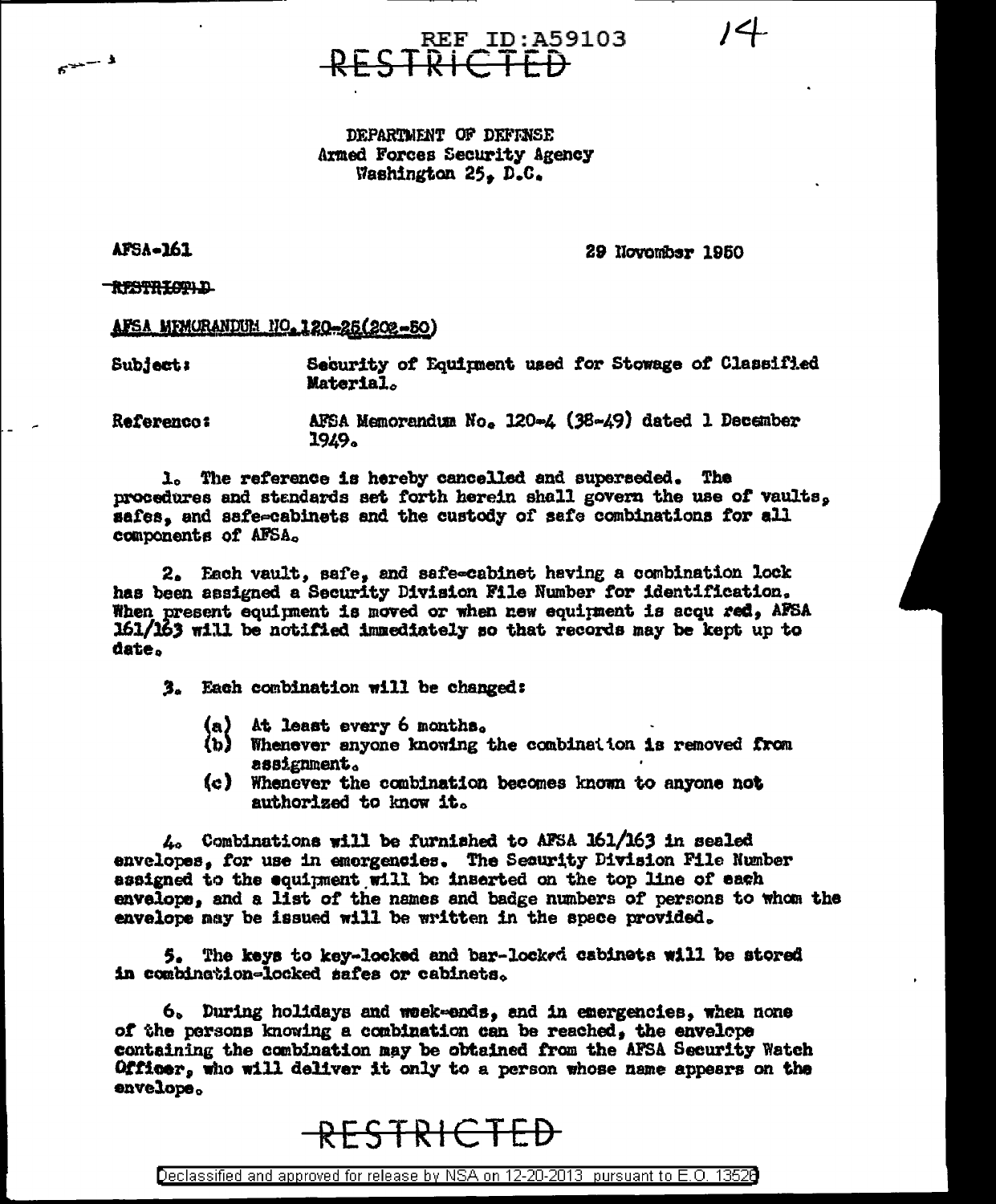## **REF ID: A59103** RESTRICTED

## AFSA LENORANDULI NO. 120-25(202-50)

 $\sim$   $\sim$   $\prime$ 

7. Responsible chiefs and heads of AFSA organizational units will insure that the instructions listed below are understood and followed by all persons in their units who are responsible for locking and checking safes and cabinets.

- (a) When a combination lock is being locked, the combination dial should be turned in one direction at least 4 complete turns. It should not be turned one way and then the other, and IT SHOULD NOT BE SPUN RAPIDLY.
- $(b)$ Before a safe-cabinet is locked, all drawers must be completely closed. After the combination is turned, the locker should check by depressing the latch of each drawer and attempting vigorously to open the drawer.
- (c) When a cabinet is being secured with a bar lock, the locker should insure that the bar is put through all fasteners and that the padlock is completely closed and locked.
- (d) When a cabinet of any type is being secured, care should be taken to insure that loose papers, paper clips, etc., do not become wedged behind drawers or in the drawer tracks.

8. Each piece of equipment used to store classified matter will bear, posted in a conspicuous place, a list containing the names, home addresses, and hone telephone numbers of all persons authorized to open the equipment and use its contents.

9. A Security Record Cortificate will be posted on each piece of equipment used for the storing of classified material and on each door to a room which has been declared a restricted or secured area. On this sheet will be recorded the date and time of each opening. locking, and thecking of the equipment or door and the signature of the person who performs the function. As those shoets become completely filled. they will be signed by the chief or head of the organizational unit concerned and forwarded to AFSA 161/163 for review.

10. Each piece of equipment used for the stowage of classificd material will, when open and in use, bear a red card with the printed legend "Open". When it is closed and locked the card will be reversed to reveal the legend "Closed".

11. Each equipment used to store only unclassified material will beer a legend to that effect signed by the appropriate unit chief or head.

## <del>RESTRICTED</del>